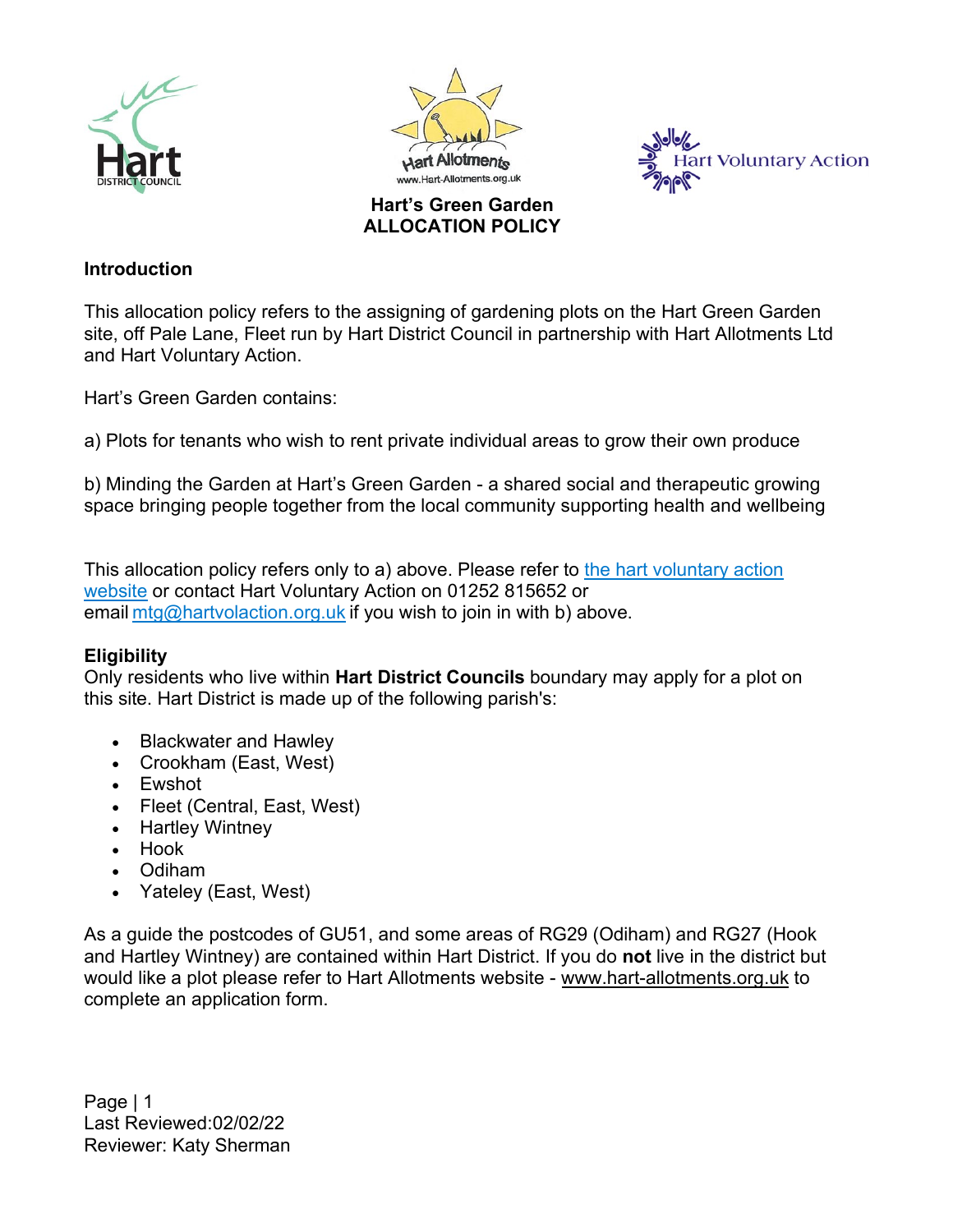





# **Waiting List**

Individuals who wish to apply for a plot should complete the application form which can be found at [www.hart-allotments.org.uk](http://www.hart-allotments.org.uk/) and return it to Hart Allotments (who are currently administering the waiting list).

Only one plot will be allocated per household.

## **Tenancy Agreements**

Each tenant must sign the tenancy agreement in order to obtain a plot.

Each tenant must pay the annual rent stated on the agreement in advance via the Hart [District](https://ip.e-paycapita.com/AIP/dataEntry.do?link=showDataEntryPage&requestId=ha6lpff9b51xaary83jo50fisenttxd)  [Council Website.](https://ip.e-paycapita.com/AIP/dataEntry.do?link=showDataEntryPage&requestId=ha6lpff9b51xaary83jo50fisenttxd) Full payment for the year is taken on the 1st April, those joining throughout the year will need to pay, in whole months only, for the rest of the year that is left up until the 31st March. Quarterly payment can be arranged if needed.

For plots that are already established, if rent is not received within 4 weeks the tenant will be asked to vacate the plot unless there are mitigating circumstances that have been discussed and agreed with the management committee. Should a tenant vacate the plot or be asked to vacate the plot (perhaps due to neglect) no refunds will be given.

## **Assigning plots**

Allocations for plots will be to those on the waiting list in **strict date order**. If a vacancy becomes available, the administrator holding the waiting list will identify the next person on the top of the waiting list i.e. those that have been on the waiting list the longest will be offered a plot first.

The administrator will try to make contact with the next named person on the list by e-mail to see if a plot is still wanted. Two attempts will be made by e-mail. If this is unsuccessful two telephone attempt will be made to contact the individual. If contact is not possible by these means, then the person will be removed from the waiting list.

Once contact has been made with the potential applicant, they will be referred to a member of the management committee who will show them the vacant plot. The applicant will be given a maximum of 2 days to confirm acceptance of the gardening plot. They will then be

Page | 2 Last Reviewed:02/02/22 Reviewer: Katy Sherman